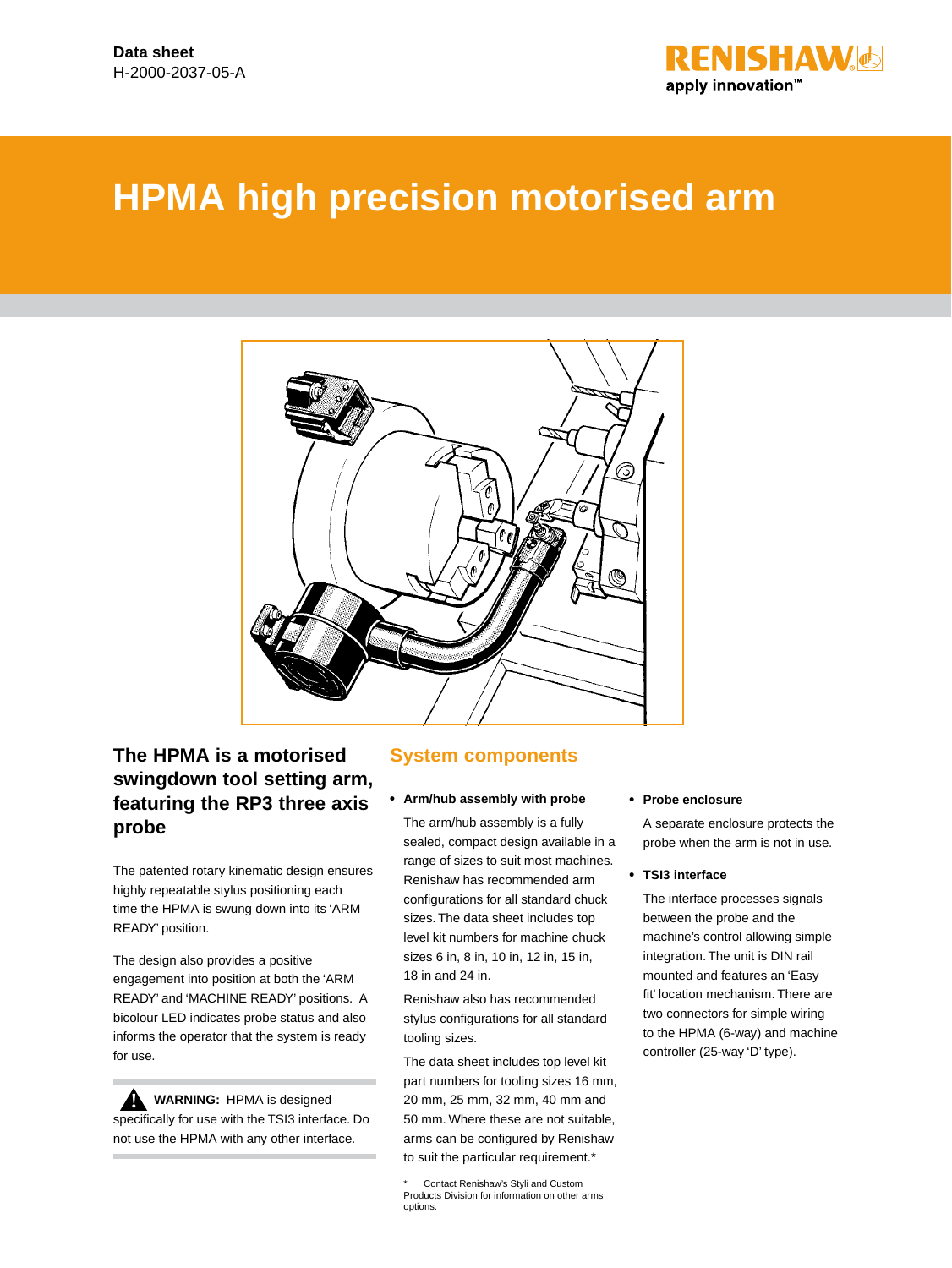### **HPMA system**



### **Benefits**

- • Tool setting times up to 90% faster.
- • Recommended OEM arm configurations for all standard chuck sizes.
- • Positional repeatability typically 5 µm (0.0002 in) 2σ
- • Renishaw's rugged design ensures fault free operation in the harshest of machine tool environments.
- Sealed to IPX8 (static).
- • LED indicator to show probe status and arm READY FOR USE.
- • Stylus "break stem" protects the probe if stylus overtravel limits are exceeded.
- • Stylus configurations to suit 16 mm, 20 mm, 25 mm, 32 mm, 40 mm and 50 mm tooling.

|                                                | <b>System specification</b>                                                                            |                                                            |                       |  |  |  |
|------------------------------------------------|--------------------------------------------------------------------------------------------------------|------------------------------------------------------------|-----------------------|--|--|--|
| <b>Application</b>                             | CNC lathe tool setting and tool breakage<br>detection.                                                 |                                                            |                       |  |  |  |
| <b>Sense directions</b>                        | Probe                                                                                                  | $\pm X$ , $\pm Y$ , $\pm Z$                                |                       |  |  |  |
|                                                | <b>Machine</b>                                                                                         | $\pm X$ , $\pm Z$ , $\pm Y$                                |                       |  |  |  |
| <b>Typical positional</b><br>repeatability (at | 6 in - 15 in chuck arms                                                                                | $5 \mu m 2\sigma X/Z$                                      |                       |  |  |  |
| gauging speed of<br>36 mm/min)                 | 18 in - 24 in chuck arms                                                                               |                                                            | $8 \mu m 2\sigma X/Z$ |  |  |  |
| <b>Environmental protection</b>                | IPX8 (static)                                                                                          |                                                            |                       |  |  |  |
| Operating<br>temperature                       | 5 °C to 60 °C (41 °F to 140 °F)                                                                        |                                                            |                       |  |  |  |
| <b>Storage</b><br>temperature                  | -10 °C to 70 °C (14 °F to 158 °F)                                                                      |                                                            |                       |  |  |  |
| Arm sweep angle                                | 91° / 90° (If Renishaw probe enclosure is<br>not used, note maximum arm sweep angle<br>of $91^\circ$ ) |                                                            |                       |  |  |  |
|                                                | RP3 probe data                                                                                         |                                                            |                       |  |  |  |
| <b>RP3 stylus</b><br>trigger force             | <b>Machine XZ</b>                                                                                      | 3.5 N / 350 gf (12.3 ozf) max.<br>in high force direction. |                       |  |  |  |
|                                                | <b>Machine XZ</b>                                                                                      | 1.5 N / 150 gf (5.3 ozf) max.<br>in low force direction.   |                       |  |  |  |
|                                                | <b>Machine Y</b>                                                                                       | 12 N / 1200 gf (42.3 ozf) max.                             |                       |  |  |  |
| <b>RP3 stylus overtravel</b>                   | $9^{\circ}$<br><b>Machine X</b>                                                                        |                                                            |                       |  |  |  |
|                                                | $9^{\circ}$<br><b>Machine Z</b>                                                                        |                                                            |                       |  |  |  |
|                                                | <b>Machine Y</b><br>2 mm (0.08 in)                                                                     |                                                            |                       |  |  |  |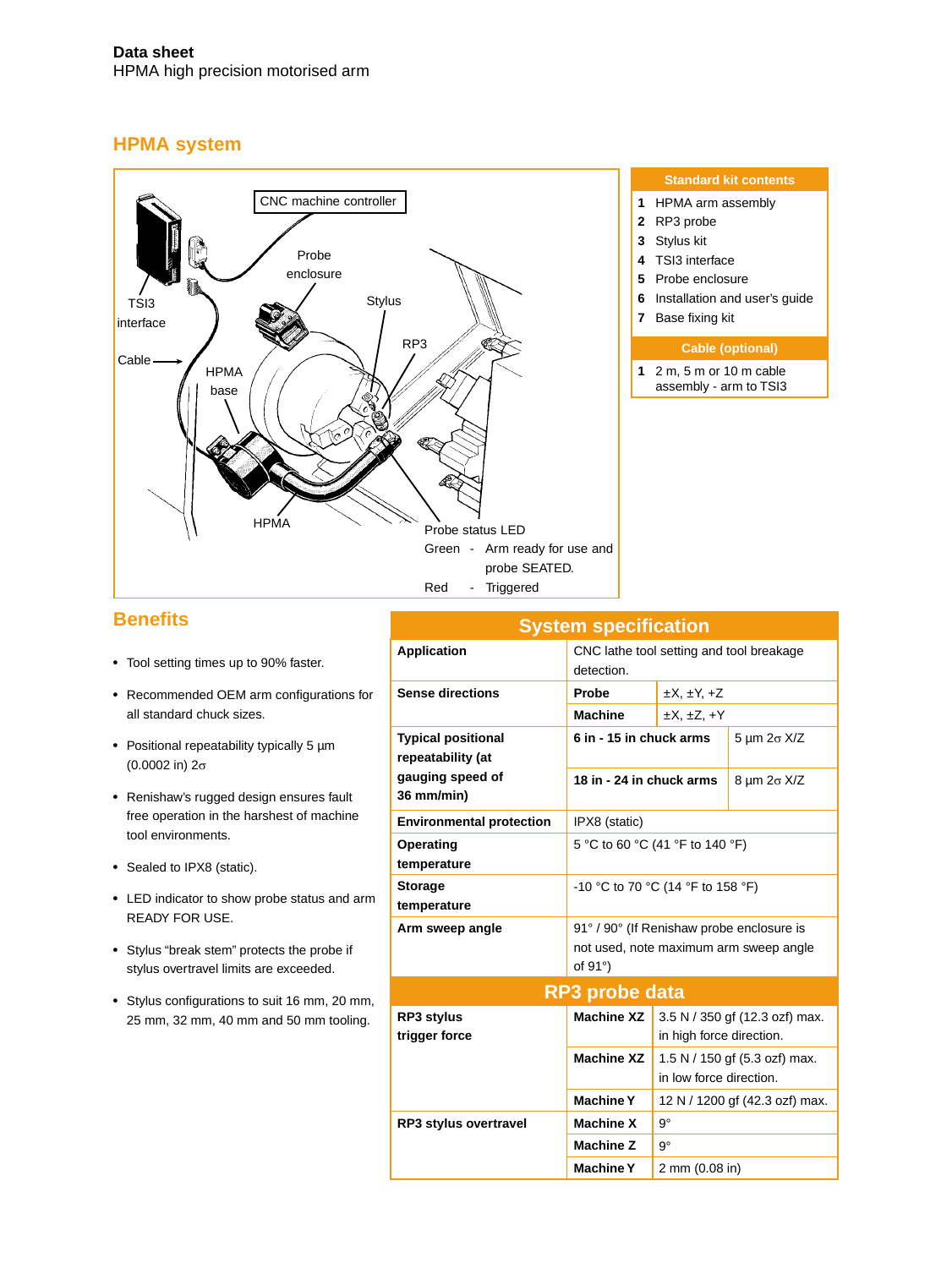

# **Stylus dimensions by tool size**









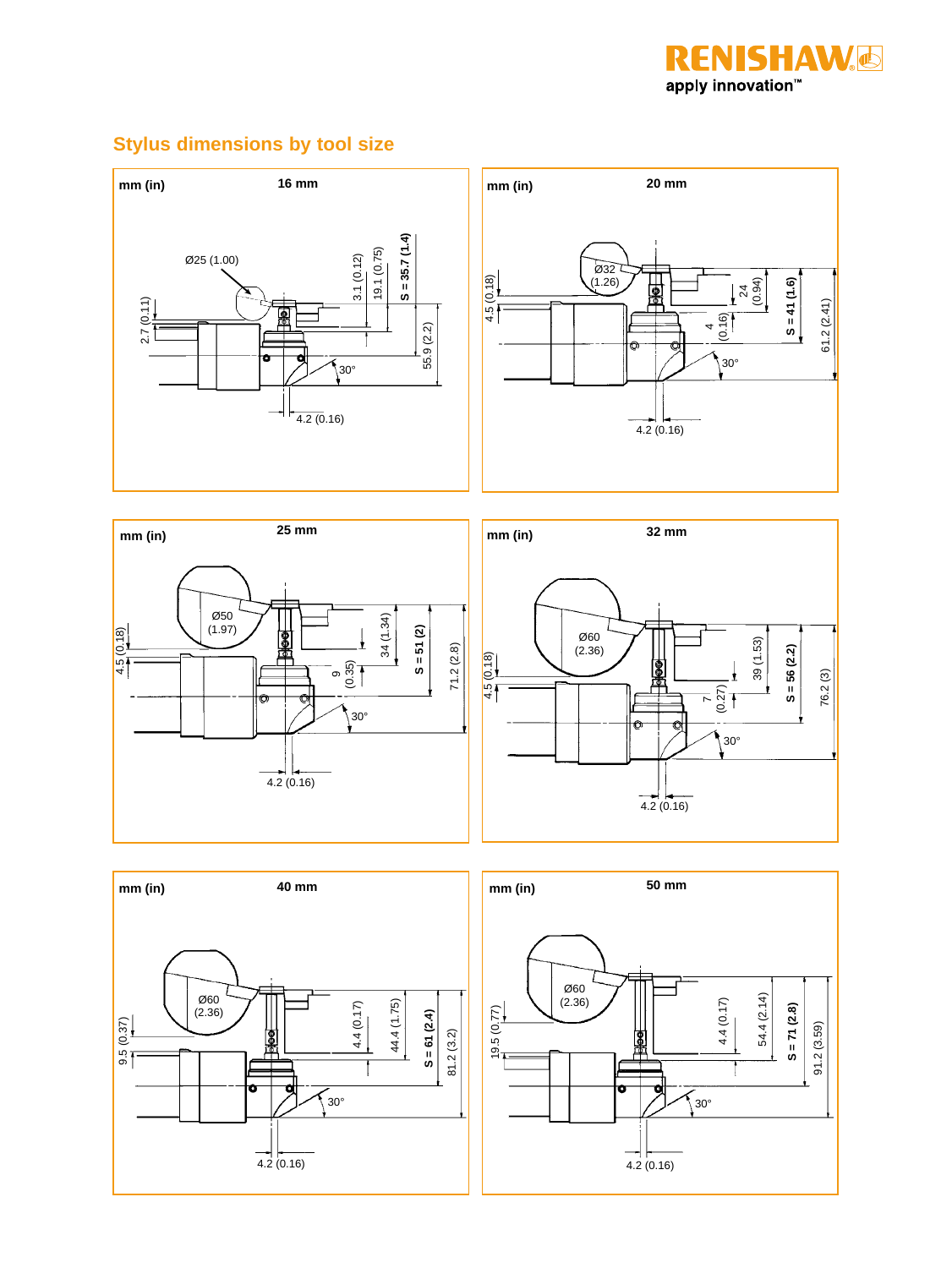# **Mounting dimensions**

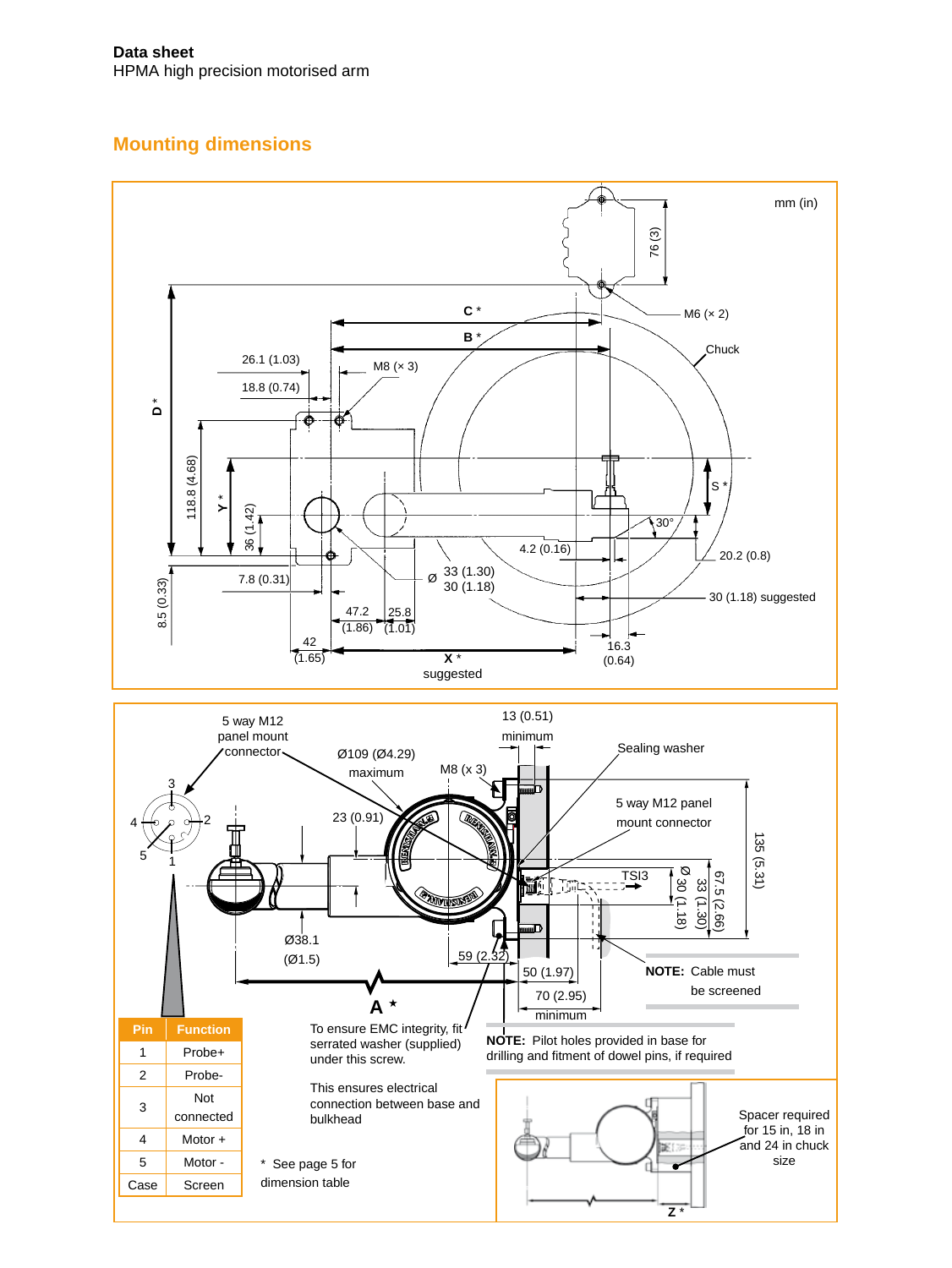

# **Side exit version**

| <b>Colour</b> | <b>Function</b> |                                                                                               |
|---------------|-----------------|-----------------------------------------------------------------------------------------------|
| <b>Blue</b>   | Probe+          | 19 mm A/F adaptor suitable for Ø12 steel tube<br>or Ø11 flexible conduit. Renishaw recommends |
| Grey/black    | Screen          | Thomas and Betts type conduit (Shureseal™ 1/4 in                                              |
| Green         | Probe-          | TBEF 0250-50) or suitable alternative                                                         |
| Red           | Motor+          |                                                                                               |
| Yellow        | Motor-          | Cable to TSI3                                                                                 |
|               |                 | Length: 7 m                                                                                   |

# **Dimensions mm (in)**

| <b>Chuck</b>    | <b>Tooling</b>                                     | <b>Arm size</b> |                  | $\mathbf{C}$   | D              | $S^*$                                                            | $\mathsf{X}$     | Y                                                                             | $\mathbf{z}$  |                   |  |
|-----------------|----------------------------------------------------|-----------------|------------------|----------------|----------------|------------------------------------------------------------------|------------------|-------------------------------------------------------------------------------|---------------|-------------------|--|
| size            | size                                               | A               | B                |                |                |                                                                  |                  |                                                                               |               | <b>Tube shape</b> |  |
| 6 in            | 16 mm<br>20 mm<br>25 mm<br>32 mm                   | 250<br>(9.84)   | 219.2<br>(8.63)  | 212<br>(8.35)  | 212<br>(8.35)  | 35.7(1.4)<br>41 (1.6)<br>51(2)<br>56 (2.2)                       | 189.2<br>(7.45)  | 71.7 (2.82)<br>77 (3.03)<br>87 (3.42)<br>92(3.62)                             | N/A           |                   |  |
| 8 <sub>in</sub> | 16 mm<br>20 mm<br>25 mm<br>32 mm                   | 286<br>(11.26)  | 249.2<br>(9.81)  | 242<br>(9.53)  | 248<br>(9.76)  | 35.7(1.4)<br>41 (1.6)<br>51(2)<br>56 (2.2)                       | 219.2<br>(8.63)  | 71.7 (2.82)<br>77 (3.03)<br>87 (3.42)<br>92 (3.62)                            | N/A           |                   |  |
| 10 in           | 16 mm<br>20 mm<br>25 mm<br>32 mm<br>40 mm          | 335<br>(13.19)  | 298.2<br>(11.74) | 291<br>(11.46) | 297<br>(11.69) | 35.7(1.4)<br>41(1.6)<br>51(2)<br>56 (2.2)<br>61(2.4)             | 268.2<br>(10.56) | 71.7 (2.82)<br>77 (3.03)<br>87 (3.42)<br>92(3.62)<br>97 (3.82)                | N/A           |                   |  |
| 12 in           | 16 mm<br>20 mm<br>25 mm<br>32 mm<br>40 mm<br>50 mm | 368<br>(14.49)  | 298.2<br>(11.74) | 291<br>(11.46) | 330<br>(12.99) | 35.7(1.4)<br>41 (1.6)<br>51(2)<br>56 (2.2)<br>61(2.4)<br>71(2.8) | 268.2<br>(10.56) | 71.7 (2.82)<br>77 (3.03)<br>87 (3.42)<br>92 (3.62)<br>97 (3.82)<br>107 (4.21) | N/A           |                   |  |
| 15 in           | 20 mm<br>25 mm<br>32 mm<br>40 mm<br>50 mm          | 400<br>(15.75)  | 343.2<br>(13.51) | 336<br>(13.23) | 362<br>(14.25) | 41 (1.6)<br>51(2)<br>56 (2.2)<br>61(2.4)<br>71(2.8)              | 313.2<br>(12.33) | 77 (3.03)<br>87 (3.42)<br>92 (3.62)<br>97 (3.82)<br>107 (4.21)                | 60<br>(2.36)  |                   |  |
| 18 in           | 25 mm<br>32 mm<br>40 mm<br>50 mm                   | 469<br>(18.46)  | 383.2<br>(15.09) | 376<br>(14.80) | 431<br>(16.97) | 51(2)<br>56 (2.2)<br>61(2.4)<br>71 (2.8)                         | 353.2<br>(13.91) | 87 (3.42)<br>92 (3.62)<br>97 (3.82)<br>107 (4.21)                             | 60<br>(2.36)  |                   |  |
| 24 in           | 25 mm<br>32 mm<br>40 mm<br>50 mm                   | 555<br>(21.85)  | 458.2<br>(18.04) | 451<br>(17.76) | 517<br>(20.35) | 51(2)<br>56 (2.2)<br>61(2.4)<br>71(2.8)                          | 428.2<br>(16.86) | 87 (3.42)<br>92 (3.62)<br>97 (3.82)<br>107 (4.21)                             | 120<br>(4.72) |                   |  |

\* Stylus height, S, is adjustable by ±1.5 mm.

**Machine X - Z axis application (standard)**



Please contact the Styli and Custom Products Division for further information regarding machine Y axis applications.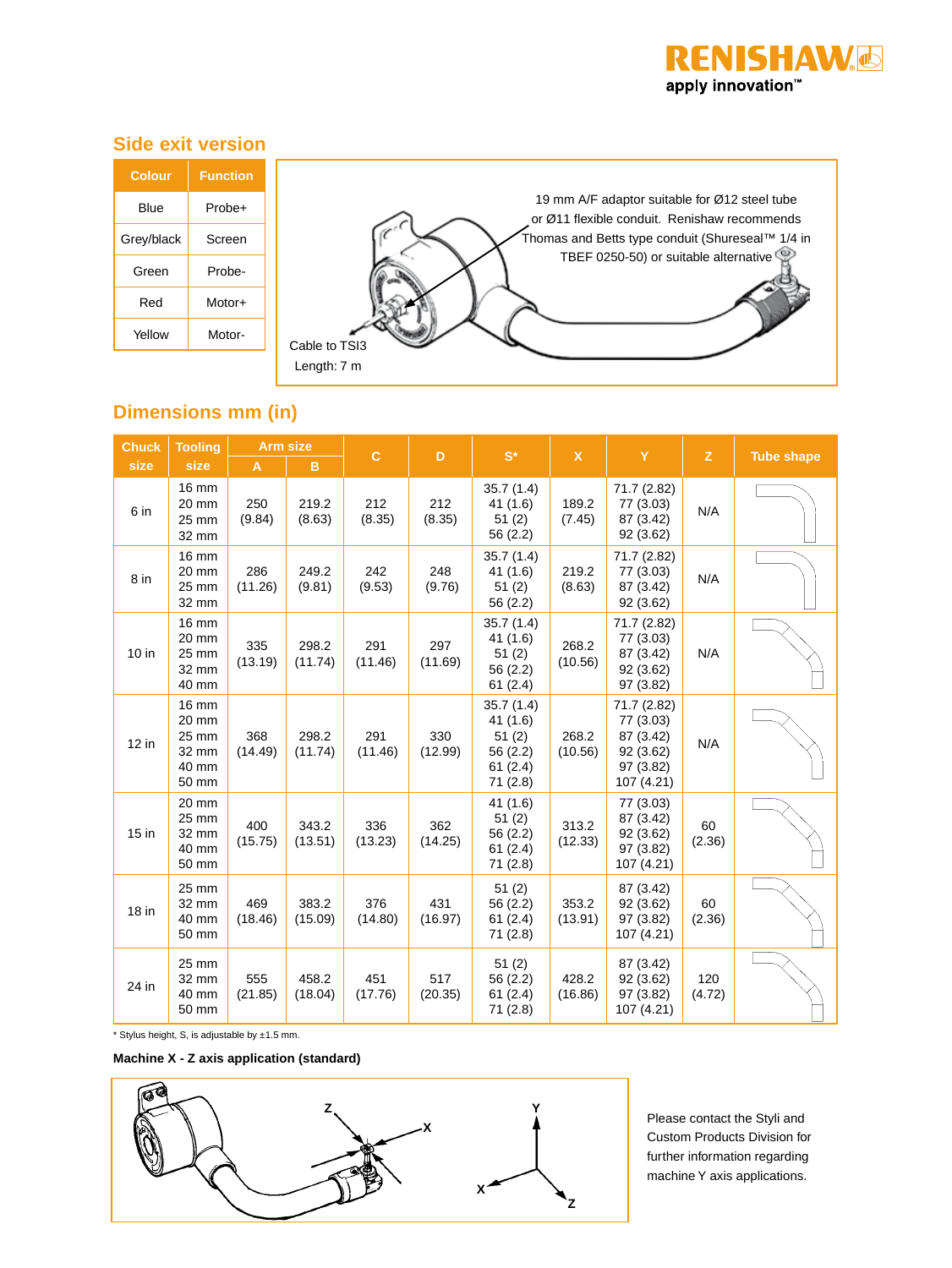# **TSI3 interface**



### **Arm control**

Two separate machine tool control outputs are required to command the arm to move to "MACHINE READY POSITION" (MRC) and "ARM READY POSITION" (ARC). The user must ensure that both outputs are never active at the same time. There must be a minimum time delay of 0.1 seconds (100 ms) between one command being de-activated and the other being activated. If both outputs are active at the same time then the arm is unable to determine what to do and will stop. This condition can only be overcome by de-activating both outputs.

Two machine tool control inputs are required to receive arm position confirmation signals for "MACHINE READY" (MRO) and "ARM READY" (ARO).

**Inputs:-** All internally pulled down (2K4) ACTIVE HIGH

inputs



# **Probing**

Four probe status outputs have been provided. Any one of these can be configured to provide an output signal to the machine controller. Where "four wire" inputs are required, all four outputs are utilised (i.e. Fanuc inputs +MIT1 (X+), -MIT1 (X-), +MIT2 (Z+), -MIT2 (Z-)). This requires four direction outputs from the machine tool.

### **Probe signal outputs**

| (PL1-2) X-O                  |                              |                                                                      |
|------------------------------|------------------------------|----------------------------------------------------------------------|
| $(PL1-3)$ X+O<br>(PL1-4) Z-O | Unipolar ACTIVE HIGH outputs | $V_{\text{in}}$ - 3.8 V @ max. source 120 mA (one probe signal only) |
| $(PL1-5)$ $Z+O$              |                              | $V_{12} - 2.4 V @ 20 mA$                                             |

### **Arm ready (ARO) / machine ready (MRO) outputs**

� (PL1-6) ARO (PL1-7 MRO Unipolar ACTIVE HIGH outputs  $V_{IF}$  - 2.4 V @ max. source 20 mA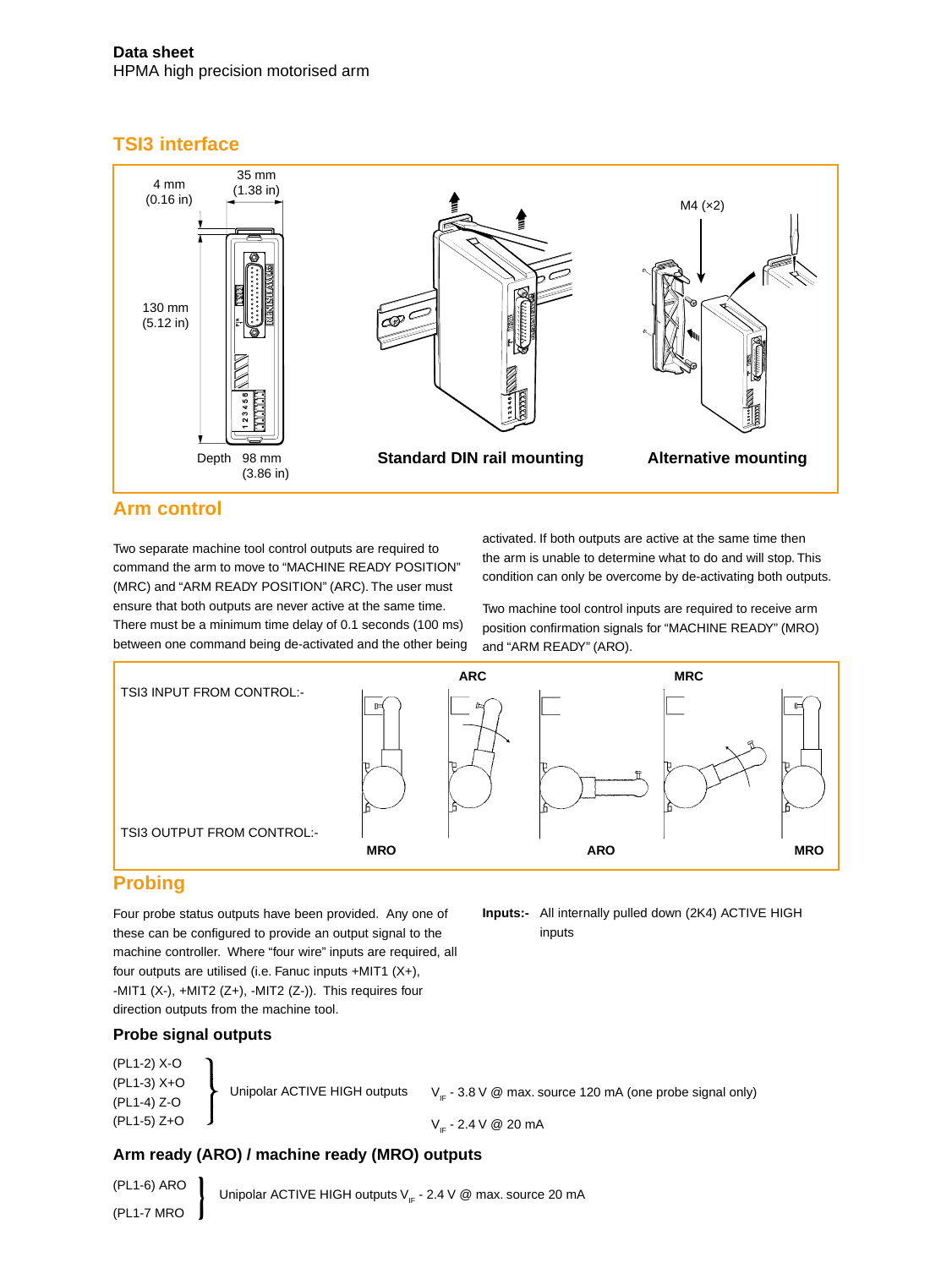



#### **NOTE:**

 $V_{IF}$  = 24 Vdc 18 to 30 V

This supply powers the system electronics which includes the probe circuit.

 $I_{MAX}$ 100 mA (Not including output load currents)

 $V_{M}$  = 24 Vdc + 20 % to 10 %

This supply powers the motor drive.

 $I_{MAX}$  $=$  2.5 A while motor is running (typical 2 seconds).

Circuit protection: Power supply protected against overcurrent and reverse connection.